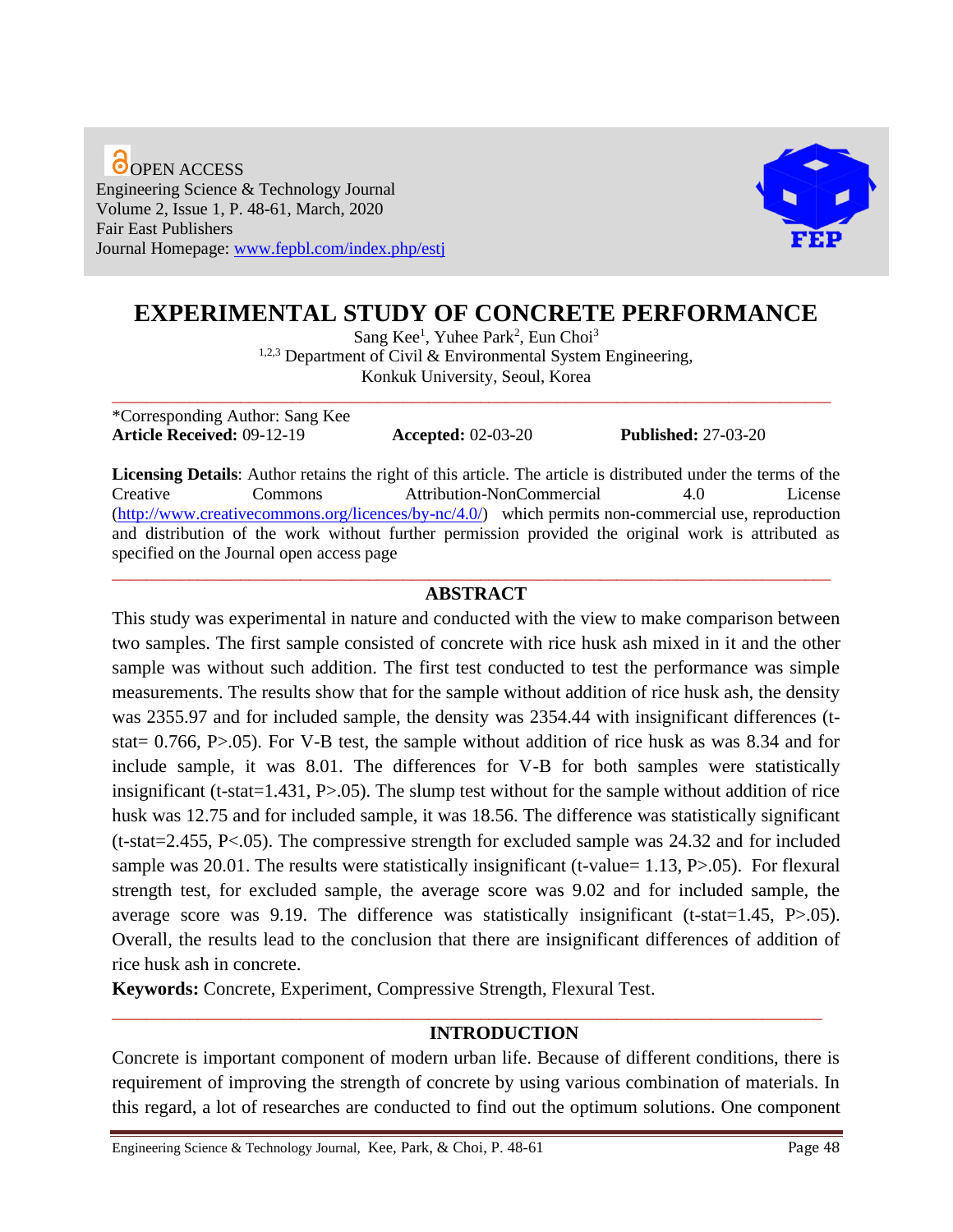which was also researched and found to be providing greater strength to the concrete is the artificial fiber. These artificial fibers can consist of various combinations and improve concrete performance in terms of toughness, load bearing capacity after cracks, deformation capability, flexural impact, and general tensile strength. Thus, when artificial fiber is added to the concrete, its strength improves in terms of flexural toughness, ductility, tensile strength, and impact strength (Mohammadi, Singh, & Kaushik, 2006). Steel fiber reinforced concrete which is a type of artificial fiber-based concrete is the focus of the study. The use of the Steel fiber reinforced concrete is increased in settings such as mining, pavements, precast tunneling, housing, flooring and industrial usage (yazici, Inan, & Tabak, 2007). The characteristics of Steel fiber reinforced concrete can be changed by bringing variation in the concrete formulation and fiber material type including fiber concentration, fiber orientation, fiber distribution, fiber geometry, and so on (Zollo, 1997). Previous studies investigated the effects of concrete fiber combination on different qualities of concrete. For example, study by Eren and Celik (1997) investigated the steel fibers and silica fume effects on characteristics of high-strength concrete. The findings were that workability of concrete reduces as the proportion of fiber and fume is increased. In this study the objective is to investigate how addition of steel fiber influence the performance of the rice husk ash concrete performance in terms of modulus of elasticity, splitting tensile strength, flexural tensile strength and compressive strength.

# **EXPERIMENT DESIGN**

The design of the study is experimental means we made two separate samples. One sample was consisted of addition of rice husk ash concrete, while, the other sample was consisted of without rice husk ash concrete. The performance of the both samples were tested using various tests. The materials used in the experiment are as follows;

The rice husk ash was used in the study which had specific gravity of 1.95 and bulk density of  $0.835$  g/cc.

The Portland cement with a pecific gravity of 4.12 is used in the study. The initial and final setting times of the cement was 135 and 210 minutes respectively.

Low carbon hooked end-based steel fiber was used in the experiment. It had length of 35 mm and diameter of 0.75 mm, with density of 8.43 g/cm3, and aspect ratio of 60.

For maintenance of workability of fresh concrete, a commercial AC Green slump was used. It was kept constant in mass basis which was about 1% of binder content of concrete

For fine aggregate, we used the good quality river sand. The river sand had dry density of 1735 kg/m3, specific gravity of 2.87, and fineness modulus of 2.45. The aggregate was passed from 20 mm and only 10 mm sieve were retained. The retained sieve had dry density of 1475 kg/m3 and dry density of 3.2.

# **Mixture Composition and Preparation**

The mixed design is made by M10 and 20 grade concrete. Water cement ratio were kept constant at 0.5 for M20 and 0.45 for M10; and binder content was kept constant for 415 kg/m3 for M20 and 370 kg/m3 for M10. Aggregate weight was assessed using the volume of aggregate. By bringing change in the Portland cement concrete, fresh concrete containing 2.5% to 20% rice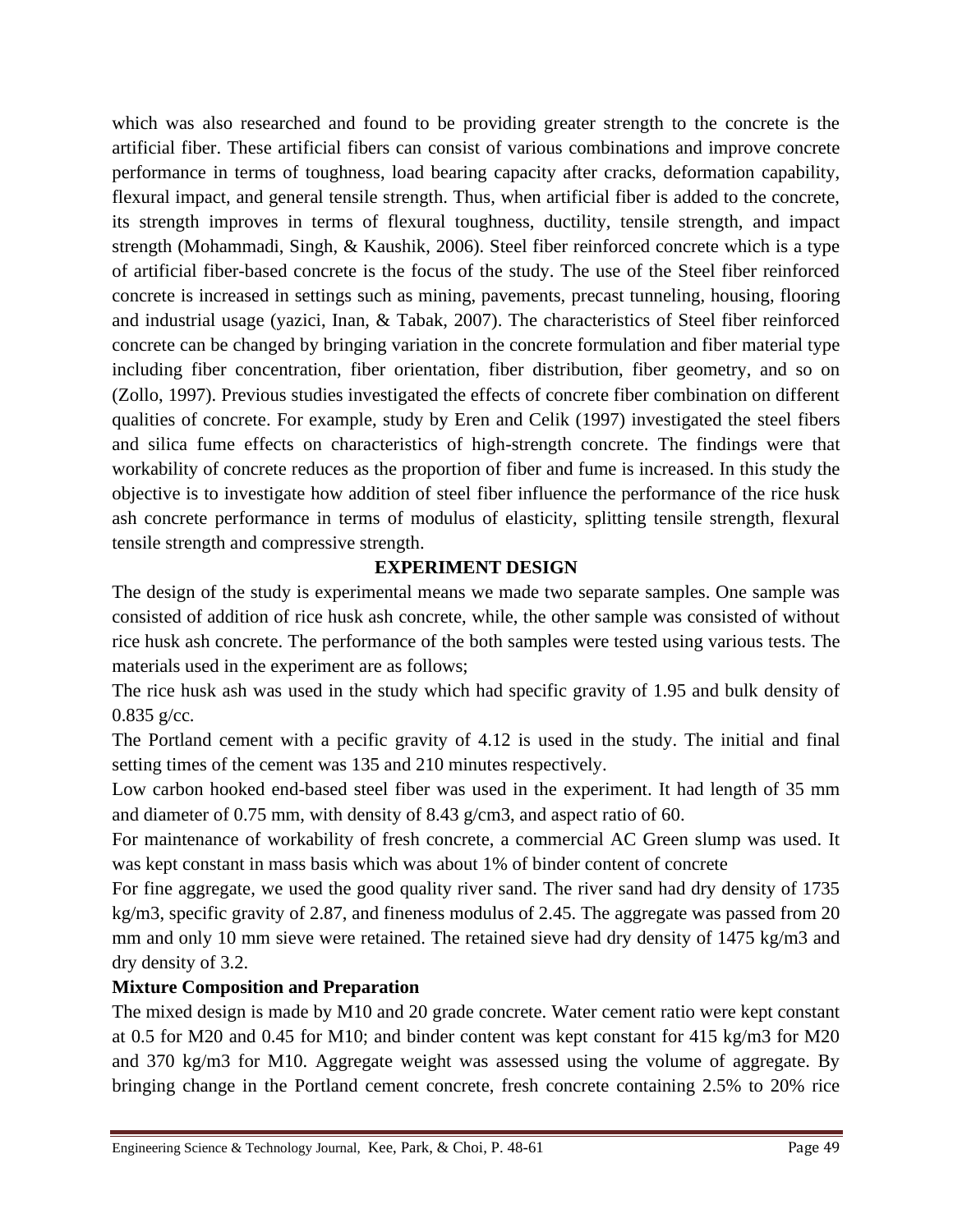husk were prepared. Fresh fiber reinforced concretes which consisted of various ratios of steel fiber in volume basis ranging from 0.25 to 1% were prepared. By introducing fiber or rice husk ash, aggregate weight for cubic meter was adjusted. The procedure of mixing the fiber-reinforced concrete starts with sand and gravel placement in dry mixed and concrete mixer for approximately 60 seconds. The mixing water was continuously mixed for about 120 seconds. The remaining plasticizer and mixing water are added and mixed. The composition was cast into specific mold and vibrated for removing any trapped air. Next, 24 hours were waited for mold to settle down and for demolding.

### **Testing Method**

The fiber reinforced rice husk ash concrete qualities were investigated in this experimental study. For experiment, slump cone was used and the tests included compressive strength, flexural strength and splitting tensile strength. For experiment purpose, two separate samples were designed. One set of sample labelled as Sample 1 had rice husk ash added in to concrete; while, for sample 2 was the label for second sample which was without the rice husk ash added in to it. For both samples, a total of 36 sub-samples were collected at different time intervals in order to get the reliable results.

### **RESULTS**

Results of the study are as follows;

|                 | <b>Without Rice Husk Ash</b> |         |                | <b>With Rice Husk Ash</b> |         |              |
|-----------------|------------------------------|---------|----------------|---------------------------|---------|--------------|
|                 | Sample 1-Density             | Sample  | Sample 1-Slump | Sample 2-                 | Sample  | Sample 2-    |
| No.             | Kg/M3                        | $1-V-B$ | (cm)           | Density Kg/M3             | $2-V-B$ | $Slump$ (cm) |
| S1              | 2488                         | 6.5     | 17             | 2590                      | 7.5     | 22           |
| S <sub>2</sub>  | 2434                         | 6.8     | 16             | 2576                      | 7.3     | 21           |
| S <sub>3</sub>  | 2490                         | 6.1     | 15             | 2574                      | 8.2     | 20           |
| S4              | 2467                         | 6.9     | 18             | 2543                      | 8.4     | 20           |
| S <sub>5</sub>  | 2456                         | 7.3     | 19             | 2578                      | 8.5     | 18           |
| S <sub>6</sub>  | 2400                         | 7.4     | 20             | 2400                      | 8.7     | 19           |
| S7              | 2461                         | 7.9     | 21             | 2412                      | 7.9     | 19           |
| <b>S8</b>       | 2491                         | 8.1     | 20             | 2389                      | 9.1     | 18           |
| S <sub>9</sub>  | 2455                         | 8.2     | 17             | 2376                      | 8.3     | 17           |
| S10             | 2412                         | 7.4     | 16             | 2365                      | 8.5     | 17           |
| S <sub>11</sub> | 2387                         | 7.5     | 17             | 2345                      | 8.5     | 17           |
| S12             | 2367                         | 7.5     | 14             | 2367                      | 8.4     | 18           |
| S13             | 2345                         | 8.2     | 13             | 2387                      | 8.3     | 18           |
| S14             | 2456                         | 8.7     | 12             | 2390                      | 7.6     | 18           |
| S15             | 2378                         | 8.4     | 11             | 2387                      | 8.4     | 19           |
| S <sub>16</sub> | 2390                         | 8.9     | 12             | 2376                      | 8.9     | 19           |
| S17             | 2320                         | 9.1     | 12             | 2365                      | 8.4     | 19           |
| S18             | 2318                         | 9.2     | 11             | 2354                      | 7.5     | 18           |
| S <sub>19</sub> | 2356                         | 9.4     | 10             | 2367                      | 7.3     | 17           |

**Table 1: Unit Weight and Workability**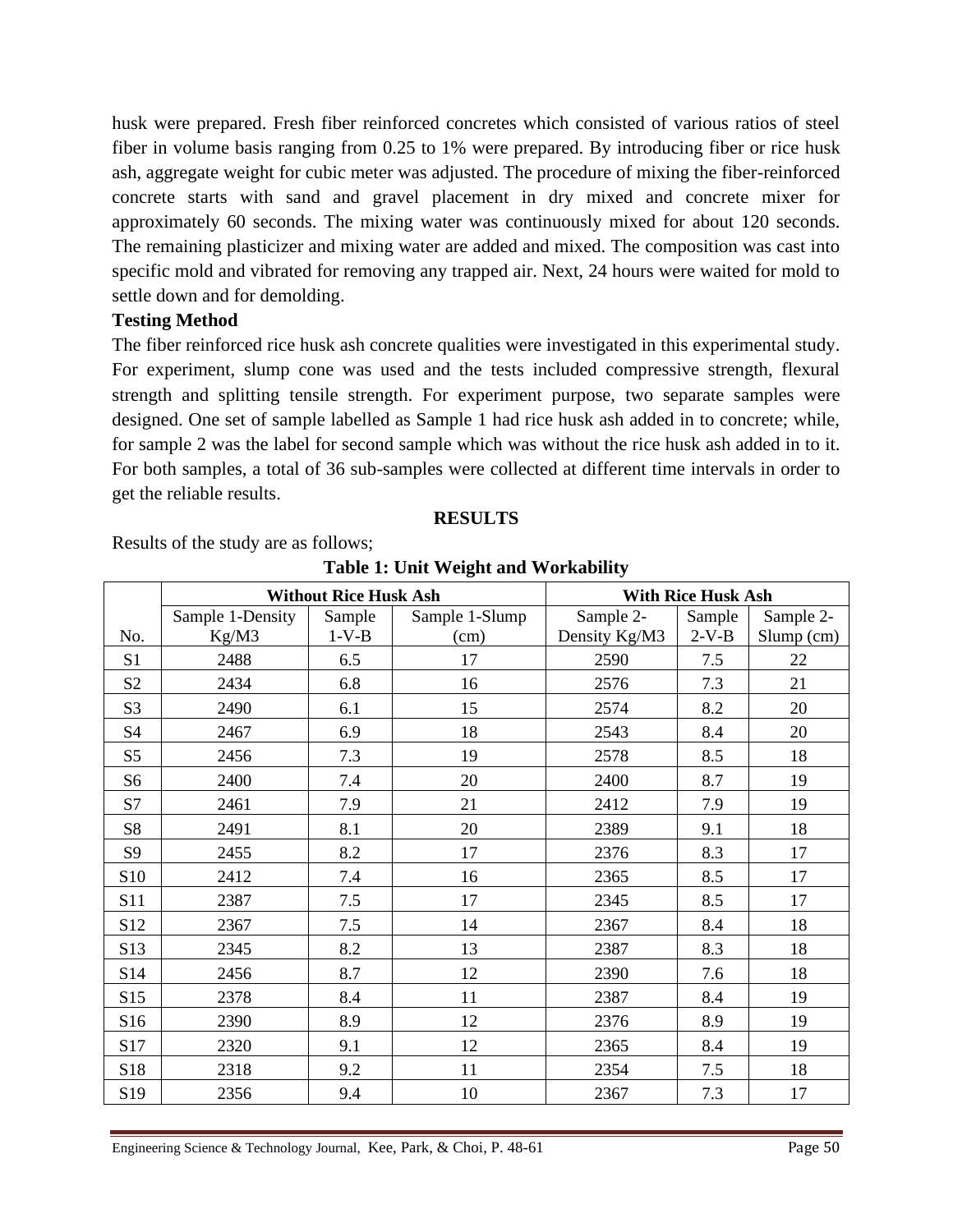| S <sub>20</sub> | 2347    | 9.4  | 8     | 2390    | 7.2  | 16    |
|-----------------|---------|------|-------|---------|------|-------|
| S <sub>21</sub> | 2336    | 9.3  | 9     | 2365    | 7.3  | 19    |
| S <sub>22</sub> | 2338    | 9.9  | 9     | 2345    | 7.1  | 18    |
| S <sub>23</sub> | 2391    | 9.8  | 8     | 2377    | 8.3  | 17    |
| S <sub>24</sub> | 2286    | 9.1  | 8     | 2387    | 8.8  | 19    |
| S <sub>25</sub> | 2267    | 9.4  | 8     | 2398    | 8.9  | 19    |
| S <sub>26</sub> | 2265    | 9.2  | 7     | 2309    | 8.4  | 17    |
| S27             | 2256    | 9.4  | 9     | 2312    | 8.2  | 15    |
| S <sub>28</sub> | 2311    | 9.1  | 12    | 2132    | 7.4  | 16    |
| S <sub>29</sub> | 2269    | 8.9  | 11    | 2345    | 7.8  | 17    |
| S30             | 2255    | 8.7  | 11    | 2310    | 7.5  | 17    |
| S31             | 2234    | 8.4  | 12    | 2333    | 7.9  | 19    |
| S32             | 2294    | 8.2  | 13    | 2332    | 7.5  | 20    |
| S33             | 2245    | 8.1  | 11    | 2311    | 7.2  | 22    |
| S34             | 2276    | 8.5  | 10    | 2289    | 7.3  | 22    |
| S35             | 2278    | 7.9  | 10    | 2290    | 7.7  | 21    |
| S36             | 2298    | 7.4  | 12    | 2294    | 8.3  | 20    |
| Ave             | 2355.97 | 8.34 | 12.75 | 2354.44 | 8.01 | 18.56 |





In total, there were two main samples as one without rice husk ash and the other with rice husk ash. There were total of 36 sub-samples for both main samples. Results shows that for sample 1, the density kg/m3 without rice husk ash was 2488 and with rice husk ash it was 2590. For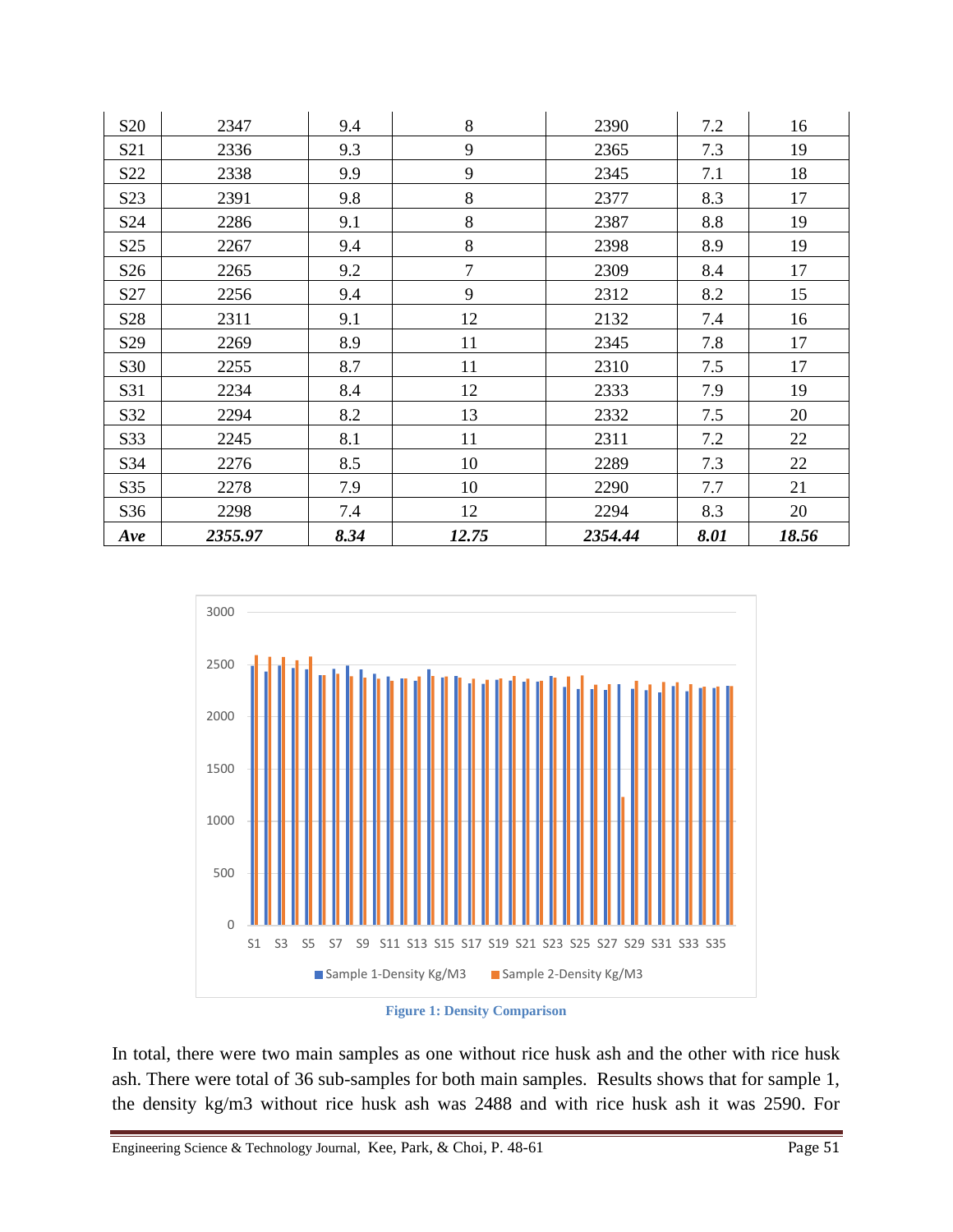sample 2, the density for excluded sample was 2434 and included sample was 2576. For sample 3, the density for excluded sample was 2490 and included sample was 2574. For sample 3, the density for excluded sample was 2490 and included sample was 2574. For sample 4, the density for excluded sample was 2467 and included sample was 2543. For sample 5, the density for excluded sample was 2456 and included sample was 2578. For sample 6, the density for excluded sample was 2400 and included sample was 2400.For sample 7, the density for excluded sample was 2461 and included sample was 2412. For sample 8, the density for excluded sample was 2491 and included sample was 2389. For sample 9, the density for excluded sample was 2455 and included sample was 2376. For sample 10, the density for excluded sample was 2412 and included sample was 2365. For sample 11, the density for excluded sample was 2387 and included sample was 2345. Sample 12, the density for excluded sample was 2367 and included sample was 2367.For sample 13, the density for excluded sample was 2345 and included sample was 2387. For sample 14, the density for excluded sample was 2456 and included sample was 2390.For sample 15, the density for excluded sample was 2378 and included sample was 2387. For sample 16, the density for excluded sample was 2390 and included sample was 2376. For sample 17, the density for excluded sample was 2320 and included sample was 2365. For sample 18, the density for excluded sample was 2318 and included sample was 2354. For sample 19, the density for excluded sample was 2356 and included sample was 2367. Sample 20, the density for excluded sample was 2347 and included sample was 2390. For sample 21, the density for excluded sample was 2336 and included sample was 2365. For sample 22, the density for excluded sample was 2338 and included sample was 2345. Sample 23, the density for excluded sample was 2391 and included sample was 2377. For sample 24, the density for excluded sample was 2286 and included sample was 2387. For sample 25, the density for excluded sample was 2267 and included sample was 2398. For sample 26, the density for excluded sample was 2265 and included sample was 2309. Sample 27, the density for excluded sample was 2256 and included sample was 2312. Sample 28, the density for excluded sample was 2311 and included sample was 2132. For Sample 29, the density for excluded sample was 2269 and included sample was 2345. For sample 30, the density for excluded sample was 2255 and included sample was 2310. Sample 31, the density for excluded sample was 2234 and included sample was 2333. For sample 32, the density for excluded sample was 2294 and included sample was 2332. For sample 33, the density for excluded sample was 2245 and included sample was 2311. For sample 34, the density for excluded sample was 2276 and included sample was 2289. For sample 35, the density for excluded sample was 2278 and included sample was 2290. For sample 36, the density for excluded sample was 2298 and included sample was 2294.

The Average density for excluded sample was 2355 and for included sample was 2354 which shows that they are almost same. The statistical difference was also insignificant (t-stat= 0.766,  $P > 0.05$ ).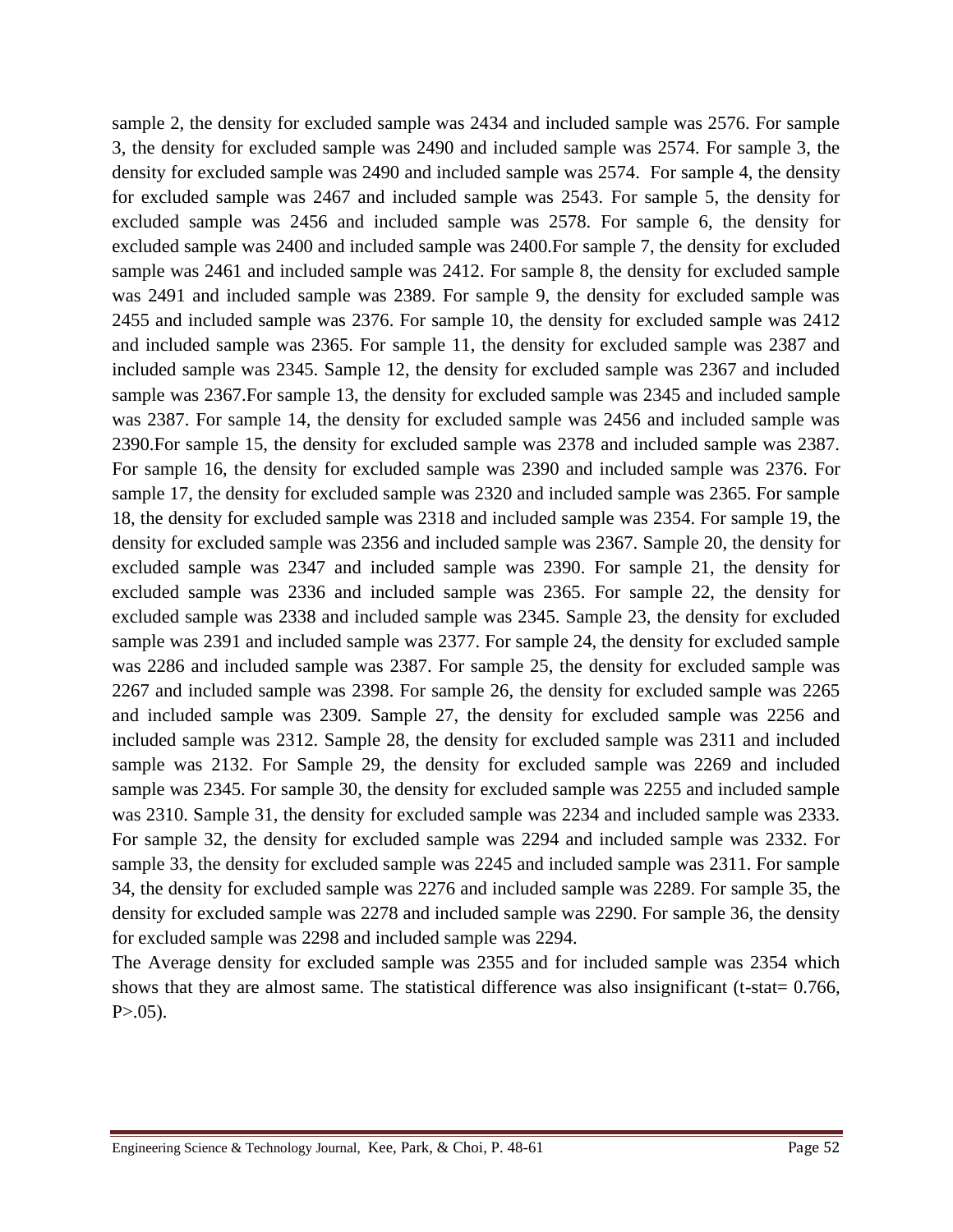

**Figure 2: V-B Comparison**

The results for the V-B shows that for sample 1, the VB for excluded sample was 6.5 and included sample was 7.5. For sample 2, the VB for excluded sample was 6.8 and included sample was 7.3. For sample 3, the VB for excluded sample was 6.1 and included sample was 8.2. For sample 4, the VB for excluded sample was 6.4 and included sample was 8.4. For sample 5, the VB for excluded sample was 7.3 and included sample was 8.5. or sample 6, the VB for excluded sample was 7.4 and included sample was 8.7. For sample 7, the VB for excluded sample was 7.9 and included sample was 7.9. For sample 8, the VB for excluded sample was 7.4 and included sample was 9.1. For sample 9, the VB for excluded sample was 8.2 and included sample was 8.3. For sample 10, the VB for excluded sample was 7.4 and included sample was 8.5. For sample 11, the VB for excluded sample was 7.5 and included sample was 8.5. For sample 12, the VB for excluded sample was 7.5 and included sample was 8.4. For sample 13, the VB for excluded sample was 8.2 and included sample was 8.3. For sample 14, the VB for excluded sample was 8.7 and included sample was 7.6. For sample 15, the VB for excluded sample was 8.4 and included sample was 8.4. For sample 16, the VB for excluded sample was 8.9 and included sample was 8.9. For sample 17, the VB for excluded sample was 9.1 and included sample was 8.4. For sample 18, the VB for excluded sample was 9.2 and included sample was 7.5. For sample 19, the VB for excluded sample was 9.4 and included sample was 7.3. For sample 20, the VB for excluded sample was 9.4 and included sample was 7.2. For sample 21, the VB for excluded sample was 9.3 and included sample was 7.3. For sample 22, the VB for excluded sample was 9.9 and included sample was 7.1. For sample 23, the VB for excluded sample was 9.8 and included sample was 8.3. For sample 24, the VB for excluded sample was 9.1 and included sample was 8.8. For sample 25, the VB for excluded sample was 9.4 and included sample was 8.9. For sample 26, the VB for excluded sample was 9.2 and included sample was 8.4. For sample 27, the VB for excluded sample was 9.4 and included sample was 8.2. For sample 28, the VB for excluded sample was 9.1 and included sample was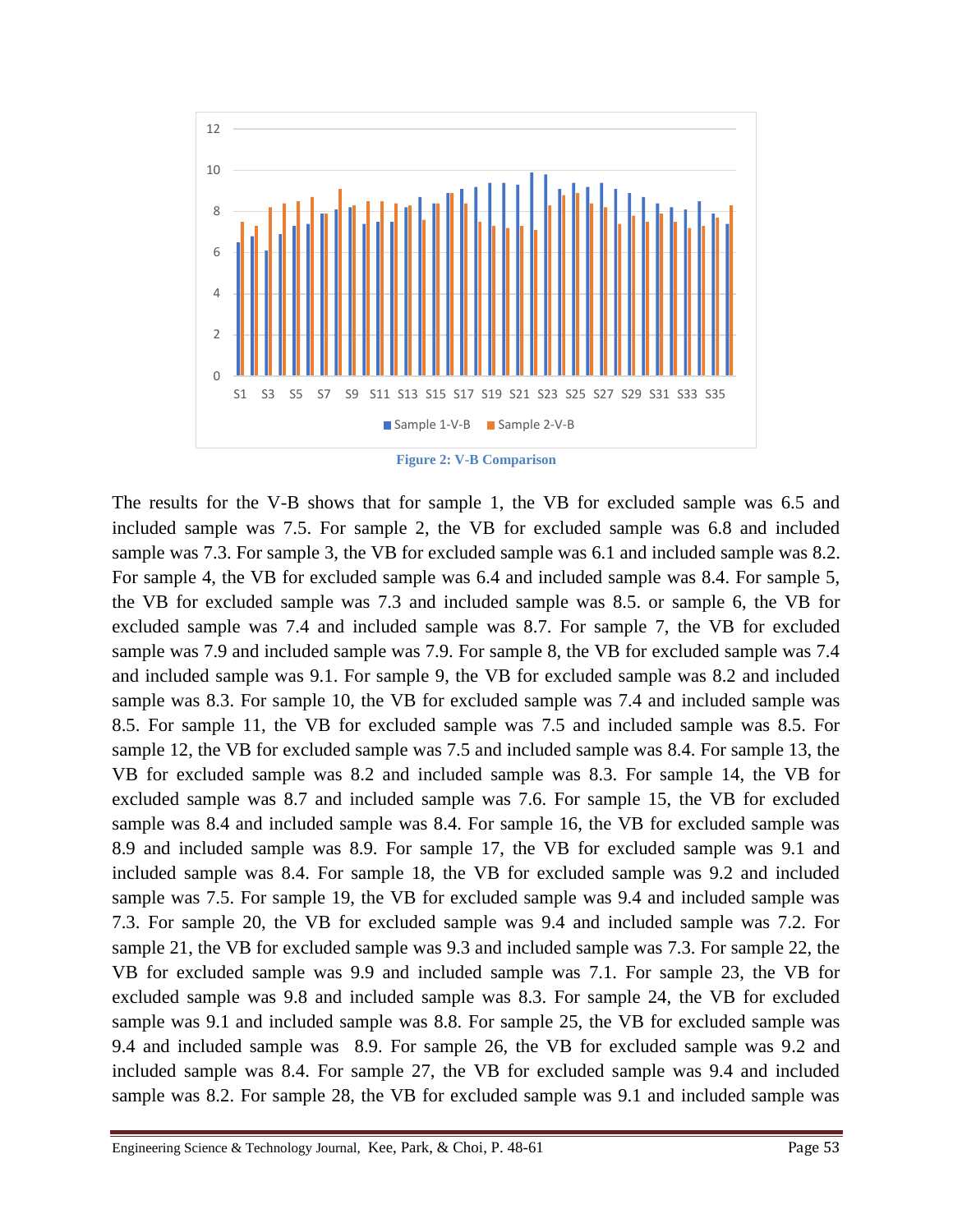7.4. For sample 29, the VB for excluded sample was 8.9 and included sample was 7.8. For sample 30, the VB for excluded sample was 8.7 and included sample was 7.5. For sample 31, the VB for excluded sample was 8.4 and included sample was 7.9. For sample 32, the VB for excluded sample was 8.2 and included sample was 7.5. For sample 33, the VB for excluded sample was 8.1 and included sample was 7.2. For sample 34, the VB for excluded sample was 8.5 and included sample was 7.3. For sample 35, the VB for excluded sample was 7.9 and included sample was 7.7. For sample 36, the VB for excluded sample was 7.4 and included sample was 8.3. The average VB for excluded sample was 8.34 and for included sample was 8.01. Statistically, the difference was insignificant (t-stat=1.431, P>.05).



The slump test for both samples are as follows. For sample 1, the slump score for excluded sample was 17 and included sample was 22. For sample 2, the slump score for excluded sample was 16 and included sample was 21. For sample 3, the slump score for excluded sample was 15 and included sample was 20. For sample 4, the slump score for excluded sample was 18 and included sample was 20. or sample 5, the slump score for excluded sample was 19 and included sample was 18. For sample 6, the slump score for excluded sample was 20 and included sample was 19. For sample 7, the slump score for excluded sample was 21 and included sample was 19. For sample 8, the slump score for excluded sample was 20 and included sample was 18. For sample 9, the slump score for excluded sample was 17 and included sample was 17. For sample 10, the slump score for excluded sample was 16 and included sample was 17. For sample 11, the slump score for excluded sample was 17 and included sample was 17. For sample 12, the slump score for excluded sample was 14 and included sample was 18. For sample 13, the slump score for excluded sample was 13 and included sample was 18. Sample 14, the slump score for excluded sample was 12 and included sample was 18. For sample 15, the slump score for excluded sample was 11 and included sample was 19. Sample 16, the slump score for excluded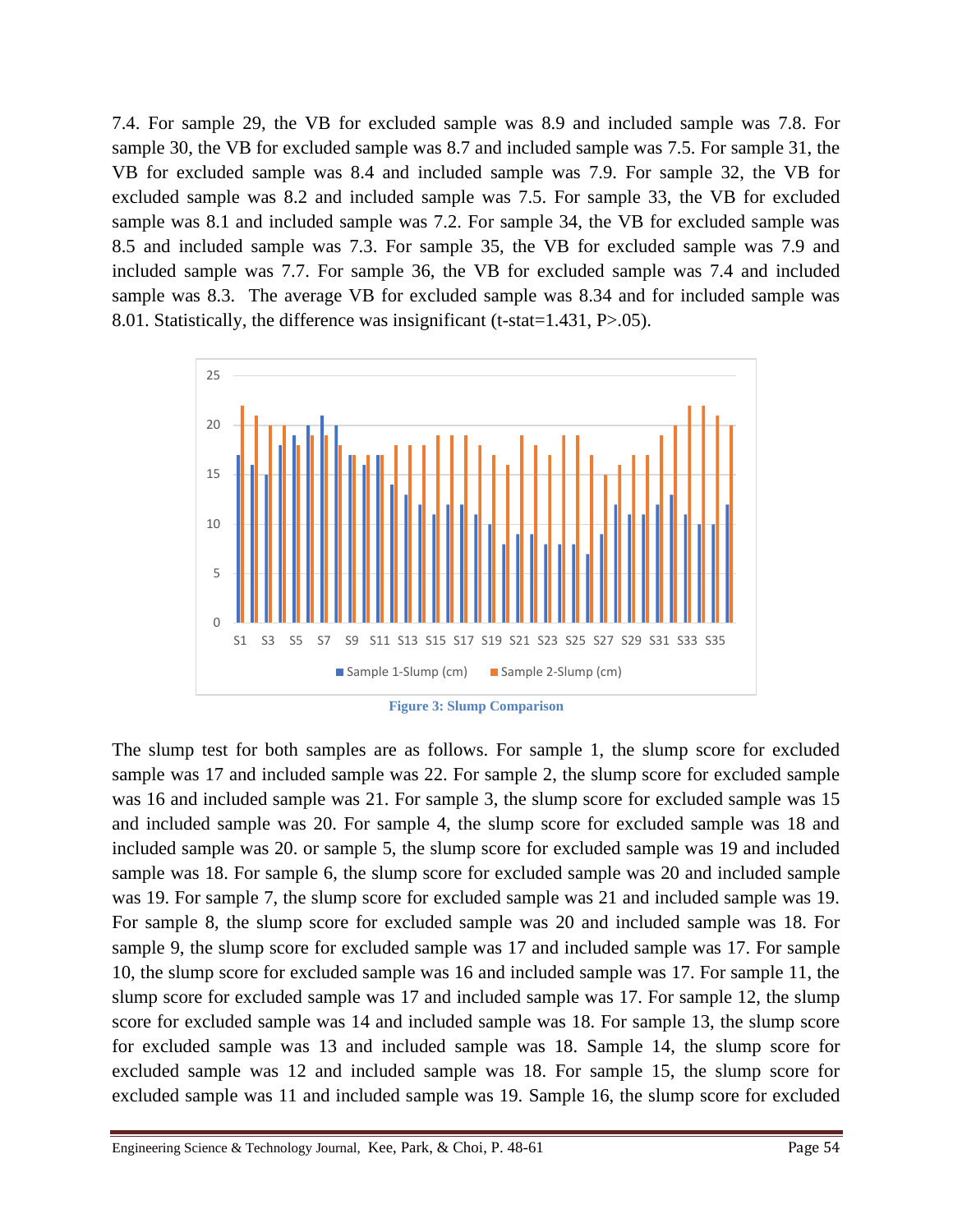sample was 12 and included sample was 19. Sample 17, the slump score for excluded sample was 12cand included sample was 19. For sample 18, the slump score for excluded sample was 11 and included sample was 18. For sample 19, the slump score for excluded sample was 10 and included sample was 17. For sample 20, the slump score for excluded sample was 8 and included sample was 16. For sample 21, the slump score for excluded sample was 9 and included sample was 19. For sample 22, the slump score for excluded sample was 9 and included sample was 18. For sample 23, the slump score for excluded sample was 8 and included sample was 17. For sample 24, the slump score for excluded sample was 8 and included sample was 19. For sample 25, the slump score for excluded sample was 8 and included sample was 19. For sample 26, the slump score for excluded sample was 7 and included sample was 17. For sample 27, the slump score for excluded sample was 9 and included sample was 15. For sample 28, the slump score for excluded sample was 12 and included sample was 16. For sample 29, the slump score for excluded sample was 11 and included sample was 17. For sample 30, the slump score for excluded sample was 11 and included sample was 17. Sample 31, the slump score for excluded sample was 12 and included sample was 19. For sample 32, the slump score for excluded sample was 13 and included sample was 20. For sample 33, the slump score for excluded sample was 11 and included sample was 22. Sample 34, the slump score for excluded sample was 10 and included sample was 22. For sample 35, the slump score for excluded sample was 10 and included sample was 21. Lastly, for sample 36, the slump score for excluded sample was 12 and included sample was 20. The average for slump test for excluded sample was 12.75 and for included sample was 18.56. The difference was statistically significant (t-stat=2.455, P<.05).

#### **Compressive Strength**

The period of 4 week is used for testing the compressive strength test. Results are as follows.

| No.             | <b>Sample 1- Compressive Strength-</b><br><b>Without Rice Husk Ash</b> | <b>Sample 2-Compressive Strength-</b><br>With Rice Husk Ash |
|-----------------|------------------------------------------------------------------------|-------------------------------------------------------------|
| S <sub>1</sub>  | 19.56                                                                  | 18.56                                                       |
| S <sub>2</sub>  | 18.45                                                                  | 19.32                                                       |
| S <sub>3</sub>  | 19.43                                                                  | 19.43                                                       |
| S4              | 17.9                                                                   | 18.56                                                       |
| S <sub>5</sub>  | 19.4                                                                   | 19.43                                                       |
| S <sub>6</sub>  | 20.45                                                                  | 19.32                                                       |
| S7              | 21.34                                                                  | 19.04                                                       |
| S8              | 21.45                                                                  | 19.41                                                       |
| S <sub>9</sub>  | 22.34                                                                  | 19.44                                                       |
| S <sub>10</sub> | 23.45                                                                  | 18.46                                                       |
| S <sub>11</sub> | 23.76                                                                  | 18.73                                                       |
| S <sub>12</sub> | 21.23                                                                  | 18.68                                                       |
| S13             | 20.55                                                                  | 18.33                                                       |
| S <sub>14</sub> | 22.87                                                                  | 18.49                                                       |

**Table 2: Compressive Strength Comparison**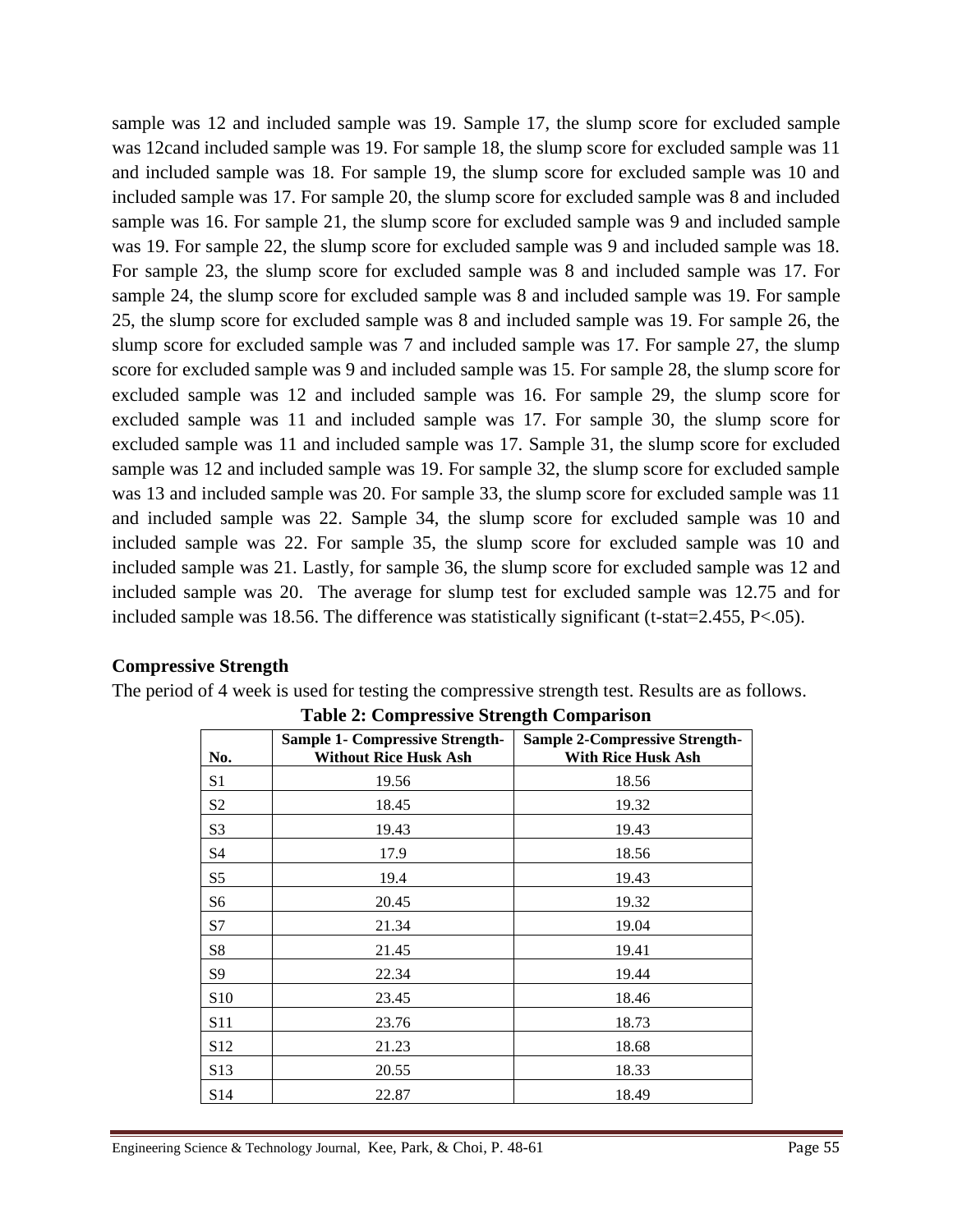| Average          | 20.40 | 20.01 |
|------------------|-------|-------|
| S36              | 24.32 | 20.56 |
| S35              | 23.56 | 20.43 |
| S34              | 23.34 | 20.66 |
| S33              | 21.9  | 20.53 |
| S32              | 21.52 | 20.66 |
| S31              | 21.67 | 20.45 |
| S30              | 21.55 | 20.77 |
| S <sub>29</sub>  | 20.45 | 20.55 |
| S28              | 19.34 | 20.98 |
| S27              | 19.43 | 20.63 |
| S <sub>26</sub>  | 17.45 | 20.66 |
| S <sub>25</sub>  | 18.43 | 21.55 |
| S24              | 17.33 | 21.89 |
| S <sub>2</sub> 3 | 18.77 | 21.33 |
| S22              | 19.34 | 21.66 |
| S21              | 18.65 | 21.56 |
| S <sub>20</sub>  | 17.34 | 21.37 |
| S19              | 18.55 | 20.45 |
| S18              | 19.56 | 20.99 |
| S17              | 19.03 | 20.43 |
| S16              | 18.67 | 18.43 |
| S15              | 21.9  | 18.72 |



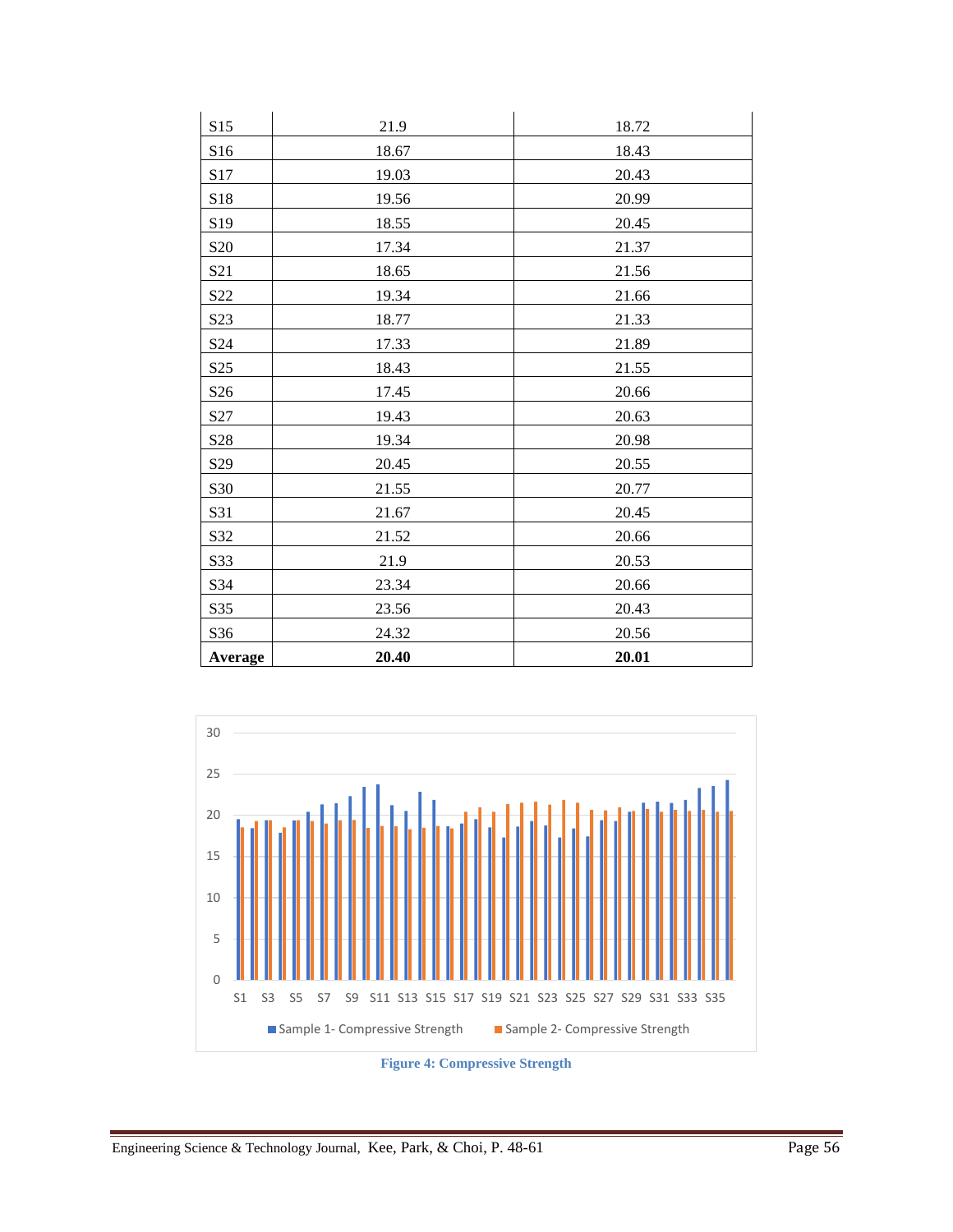The results for compressive strength are as follows. For sample 1, the score for compressive strength for excluded sample was 19.56, and for included sample was 18.56. For sample 2, the score for compressive strength for excluded sample was 18.45 and for included sample was 19.32. For sample 3, the score for compressive strength for excluded sample was 19.43 and for included sample was 19.43. For sample 4, the score for compressive strength for excluded sample was 17.90 and for included sample was 18.56.For sample 5, the score for compressive strength for excluded sample was 19.40 and for included sample was 19.43.For sample 6, the score for compressive strength for excluded sample was 20.45 and for included sample was 19.32. For sample 7, the score for compressive strength for excluded sample was 21.34 and for included sample was 19.04. For sample 8, the score for compressive strength for excluded sample was 21.45 and for included sample was 19.41. For sample 9, the score for compressive strength for excluded sample was 22.34 and for included sample was 19.44. For sample 10, the score for compressive strength for excluded sample was 23.45 and for included sample was 18.46. For sample 11, the score for compressive strength for excluded sample was 23.76 and for included sample was 18.73. For sample 12, the score for compressive strength for excluded sample was 21.23 and for included sample was 18.68. For sample 13, the score for compressive strength for excluded sample was 20.55 and for included sample was 18.33. For sample 14, the score for compressive strength for excluded sample was 22.87 and for included sample was 18.49. For sample 15, the score for compressive strength for excluded sample was 21.9 and for included sample was 18.72. For sample 16, the score for compressive strength for excluded sample was 18.67 and for included sample was 18.43. For sample 17, the score for compressive strength for excluded sample was 19.03 and for included sample was 20.43. For sample 18, the score for compressive strength for excluded sample was 19.56 and for included sample was 20.99. For sample 19, the score for compressive strength for excluded sample was 18.55 and for included sample was 20.45. For sample 20, the score for compressive strength for excluded sample was 17.34 and for included sample was 21.37. For sample 21, the score for compressive strength for excluded sample was 18.65 and for included sample was 21.56. For sample 22, the score for compressive strength for excluded sample was 19.34 and for included sample was 21.66. For sample 23, the score for compressive strength for excluded sample was 18.77 and for included sample was 21.33. For sample 24, the score for compressive strength for excluded sample was 17.33 and for included sample was 21.89. For sample 25, the score for compressive strength for excluded sample was 18.43 and for included sample was 21.55. For sample 26, the score for compressive strength for excluded sample was 17.45 and for included sample was 20.66. For sample 27, the score for compressive strength for excluded sample was 19.43 and for included sample was 20.63. For sample 28, the score for compressive strength for excluded sample was 19.34 and for included sample was 20.98. For sample 29, the score for compressive strength for excluded sample was 20.45 and for included sample was 20.55. For sample 30, the score for compressive strength for excluded sample was 21.55 and for included sample was 20.77. For sample 31, the score for compressive strength for excluded sample was 21.67 and for included sample was 20.45. For sample 32, the score for compressive strength for excluded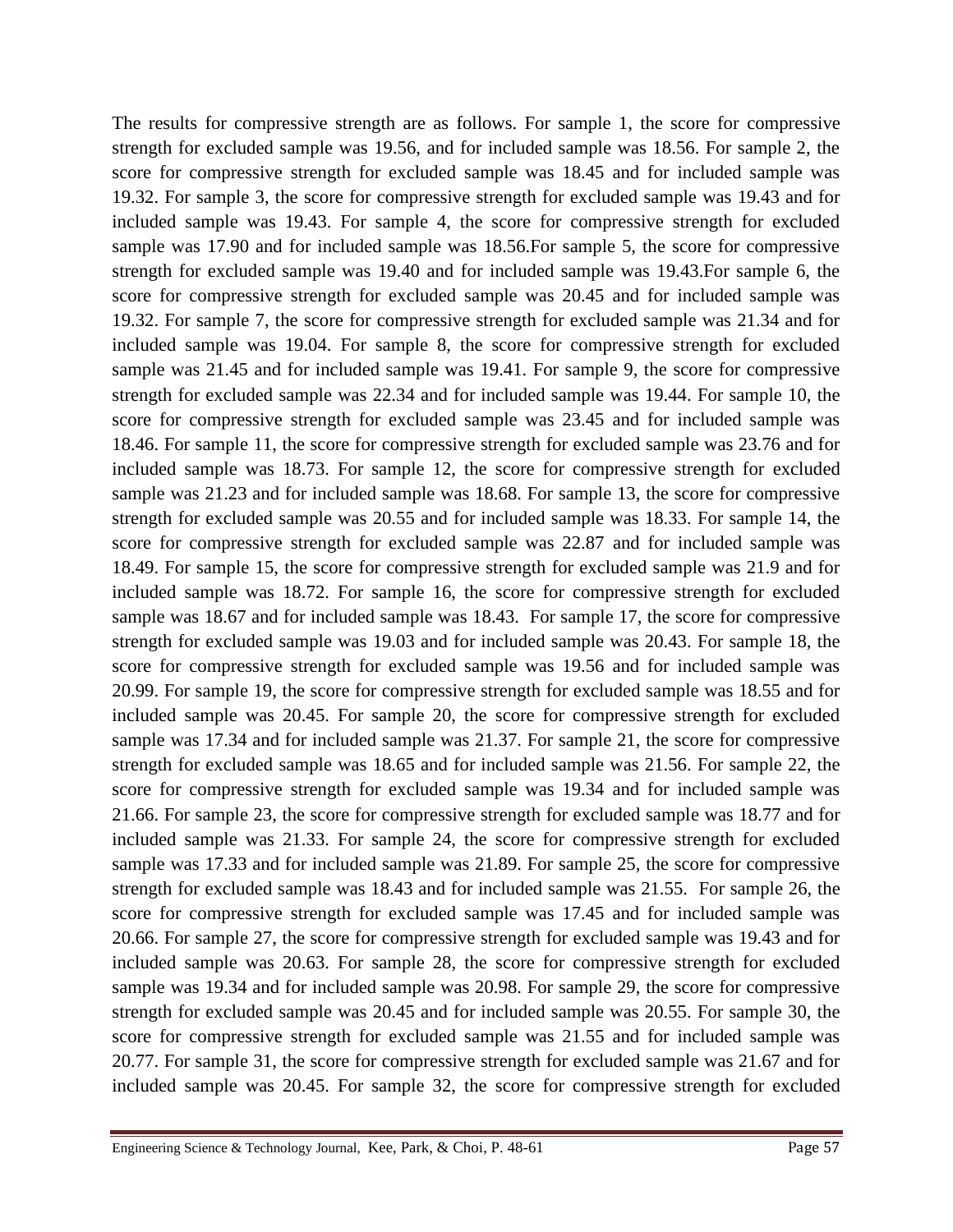sample was 21.52 and for included sample was 20.66. For sample 33, the score for compressive strength for excluded sample was 21.9 and for included sample was 20.53. For sample 34, the score for compressive strength for excluded sample was 23.34 and for included sample was 20.66. For sample 35, the score for compressive strength for excluded sample was 23.56 and for included sample was 20.43. For sample 36, the score for compressive strength for excluded sample was 24.32 and for included sample was 20.01. On average, the excluded sample showed better compressive strength compared to the included sample. The results were statistically insignificant (t-value=  $1.13$ ,  $P > .05$ ).

### **Flexural Tensile Strength**

Flexural tensile strength test is conducted on steel fiber reinforced concrete with and without rice husks ash.

| No.             | <b>Sample 1-Flexural</b><br><b>Strength</b> | <b>Sample 2-Flexural</b><br><b>Strength</b> |
|-----------------|---------------------------------------------|---------------------------------------------|
| S <sub>1</sub>  | 8.56                                        | 8.56                                        |
| S <sub>2</sub>  | 8.65                                        | 8.52                                        |
| S <sub>3</sub>  | 8.65                                        | 8.65                                        |
| S4              | 7.9                                         | 8.56                                        |
| S <sub>5</sub>  | 8.6                                         | 8.65                                        |
| S <sub>6</sub>  | 9.65                                        | 8.52                                        |
| S7              | 9.56                                        | 8.06                                        |
| S <sub>8</sub>  | 9.65                                        | 8.61                                        |
| S <sub>9</sub>  | 9.56                                        | 8.66                                        |
| S10             | 9.65                                        | 8.66                                        |
| S11             | 9.76                                        | 8.75                                        |
| S <sub>12</sub> | 9.9                                         | 8.68                                        |
| S13             | 9.55                                        | 8.55                                        |
| S14             | 9.87                                        | 8.69                                        |
| S15             | 9.9                                         | 8.72                                        |
| S16             | 8.67                                        | 8.65                                        |
| S17             | 8.05                                        | 9.65                                        |
| S18             | 8.56                                        | 9.99                                        |
| S19             | 8.55                                        | 9.65                                        |
| S <sub>20</sub> | 7.56                                        | 9.57                                        |
| S <sub>21</sub> | 8.65                                        | 9.56                                        |
| S22             | 8.56                                        | 9.66                                        |
| S <sub>23</sub> | 8.77                                        | 9.55                                        |
| S <sub>24</sub> | 7.55                                        | 9.89                                        |
| S <sub>25</sub> | 8.65                                        | 9.55                                        |
| S <sub>26</sub> | 7.65                                        | 9.66                                        |

# **Table 3: Flexural Strength Comparison**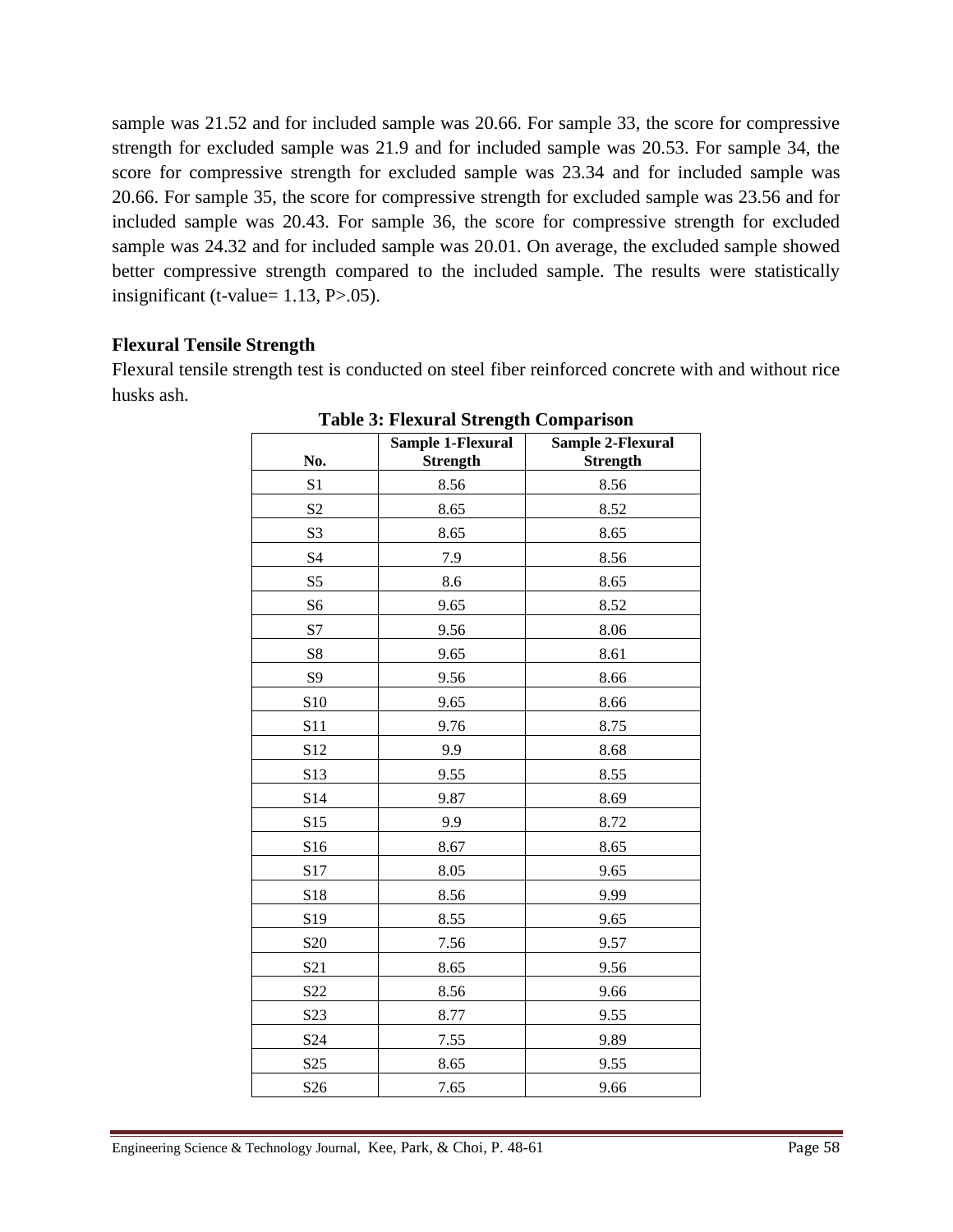| S <sub>27</sub> | 8.65 | 9.65 |
|-----------------|------|------|
| S <sub>28</sub> | 8.56 | 9.98 |
| S <sub>29</sub> | 9.65 | 9.55 |
| S30             | 9.55 | 9.77 |
| S31             | 9.67 | 9.65 |
| S32             | 9.52 | 9.66 |
| S33             | 9.9  | 9.55 |
| S34             | 9.56 | 9.66 |
| S35             | 9.56 | 9.65 |
| S36             | 9.52 | 9.56 |
| Average         | 9.02 | 9.19 |



**Figure 5: Flexural Strength Comparison**

The results for flexural strength test are given in the table above. For sample 1, the flexural strength for excluded sample was 8.56 and for included sample was 8.56. For sample 2, the flexural strength for excluded sample was 8.65 and for included sample was 8.52. For sample 3, the flexural strength for excluded sample was 8.65 and for included sample was 8.65. For sample 4, the flexural strength for excluded sample was 7.9 and for included sample was 8.56. For sample 5, the flexural strength for excluded sample was 8.6 and for included sample was 8.65. For sample 6, the flexural strength for excluded sample was 9.65 and for included sample was 8.52. For sample 7, the flexural strength for excluded sample was 9.56 and for included sample was 8.06. For sample 8, the flexural strength for excluded sample was 9.65 and for included sample was 8.61. For sample 9, the flexural strength for excluded sample was 9.65 and for included sample was 8.66. For sample 10, the flexural strength for excluded sample was 9.65 and for included sample was 8.66. For sample 11, the flexural strength for excluded sample was 9.76 and for included sample was 8.75. For sample 12, the flexural strength for excluded sample was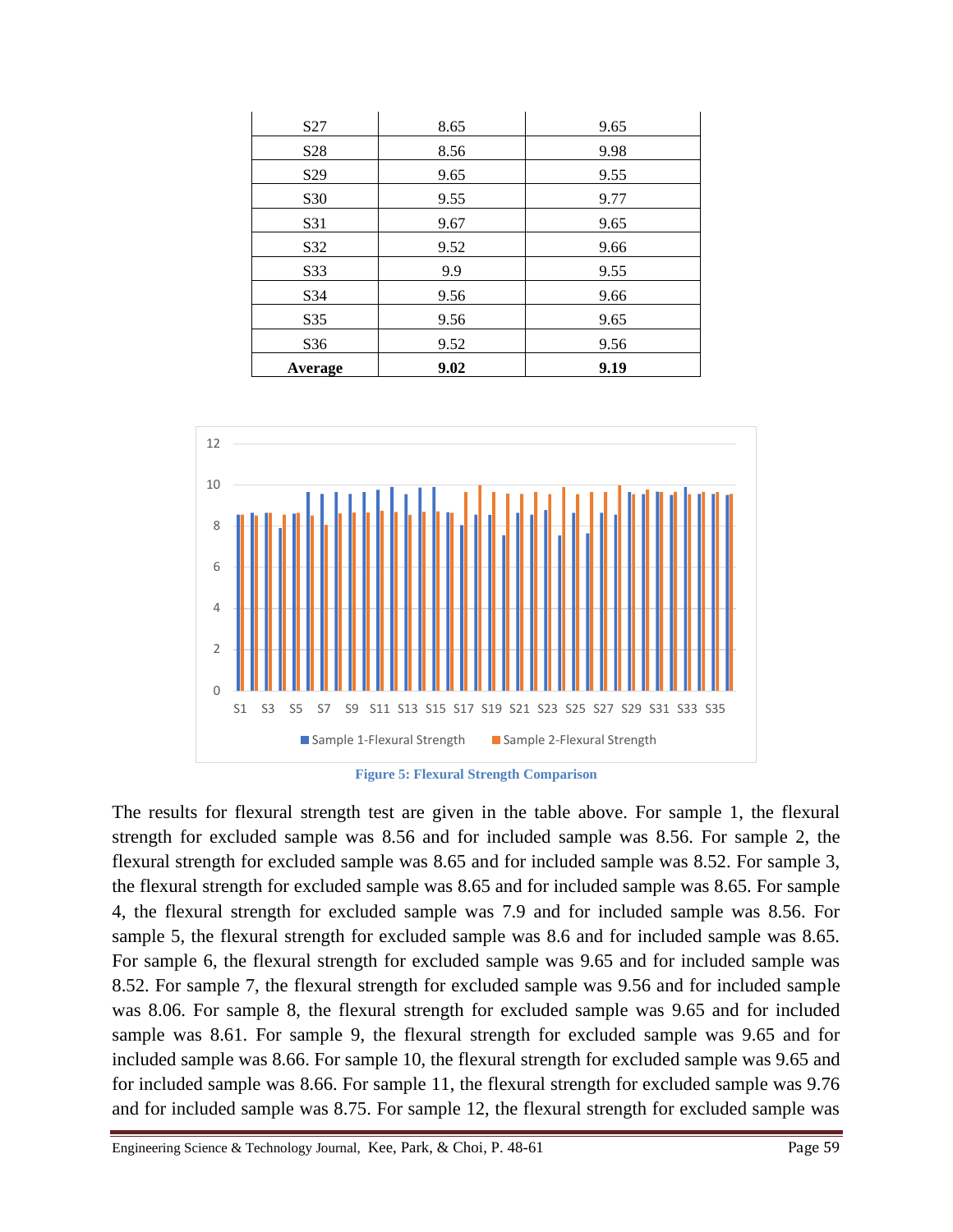9.9 and for included sample was 8.68. For sample 13, the flexural strength for excluded sample was 9.55 and for included sample was 8.55. For sample 14, the flexural strength for excluded sample was 9.87 and for included sample was 8.69. For sample 15, the flexural strength for excluded sample was 9.9 and for included sample was 8.72. For sample 16, the flexural strength for excluded sample was 8.67 and for included sample was 8.65. For sample 17, the flexural strength for excluded sample was 8.05 and for included sample was 9.65. For sample 18, the flexural strength for excluded sample was 8.56 and for included sample was 9.99. For sample 19, the flexural strength for excluded sample was 8.55 and for included sample was 9.56. For sample 20, the flexural strength for excluded sample was 7.56 and for included sample was 9.57. For sample 21, the flexural strength for excluded sample was 8.65 and for included sample was 9.56. For sample 22, the flexural strength for excluded sample was 8.56 and for included sample was 9.66. For sample 23, the flexural strength for excluded sample was 8.77 and for included sample was 9.55. or sample 24, the flexural strength for excluded sample was 7.55 and for included sample was 9.89. For sample 25, the flexural strength for excluded sample was 8.65 and for included sample was 9.55. For sample 26, the flexural strength for excluded sample was 8.56 and for included sample was 9.66. For sample 27, the flexural strength for excluded sample was 7.65 and for included sample was 9.65. For sample 28, the flexural strength for excluded sample was 8.56 and for included sample was 9.98. For sample 29, the flexural strength for excluded sample was 9.65 and for included sample was 9.55. For sample 30, the flexural strength for excluded sample was 9.55 and for included sample was 9.77. For sample 31, the flexural strength for excluded sample was 9.67 and for included sample was 9.65. For sample 32, the flexural strength for excluded sample was 9.52 and for included sample was 9.66. For sample 33, the flexural strength for excluded sample was 9.9 and for included sample was 9.66. For sample 34, the flexural strength for excluded sample was 9.56 and for included sample was 9.65. For sample 35, the flexural strength for excluded sample was 9.56 and for included sample was 9.56. For sample 36, the flexural strength for excluded sample was 9.52 and for included sample was 9.19. The average for excluded sample was 9.02 and for included sample was 9.19. The difference was statistically insignificant (t-stat=1.45, P>.05).

#### **CONCLUSION**

The study was experimental in nature and conducted to test the effects of addition of rice husk ash in concrete. It divided two sample groups one with the rice husk ash and the other one without rice husk ash. Different tests were performed including compressive strength, flexural strength, and splitting tensile strength. The results showed that both samples did not have significant differences and most results were very similar. This led to the conclusion that addition of rice husk ash in concrete bring no significant change.

#### **References**

Eren, O., & Celik, T. (1997). Effect of silica fume and steel fibers on some properties of highstrength concrete. *Construction Building Material, 11*, 373–82